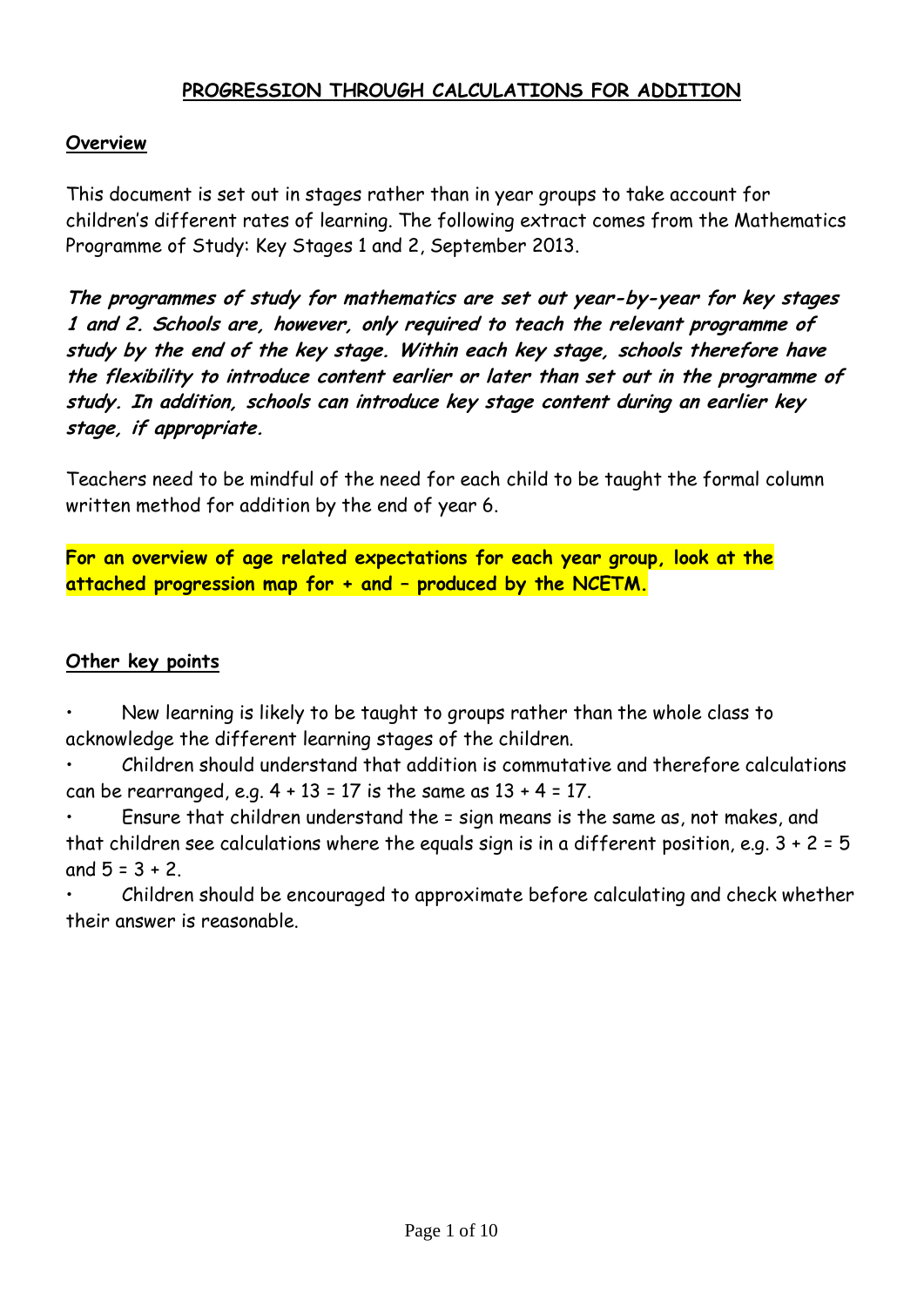Counting, knowing the order of numbers, lots of practical activities with no written recording.

Combine two groups of objects and begin to record pictorially.

Eg, Jane has 3 bears. She was given 2 more. How many does she have now?



Children will use a mixture of words and symbols in order to explain to someone else the methods they have used.

# **STAGE 2**

Children are encouraged to develop a mental picture of the number system in their heads to use for calculation. They develop ways of recording calculations using pictures, etc.



## **STAGE 3**

Children will initially use practical equipment to combine groups of objects to find the total. They will move on to the use of number tracks and Base 10 equipment to support their developing understanding of addition. If possible, use two different colours of base 10 equipment so that the initial amounts can still be seen.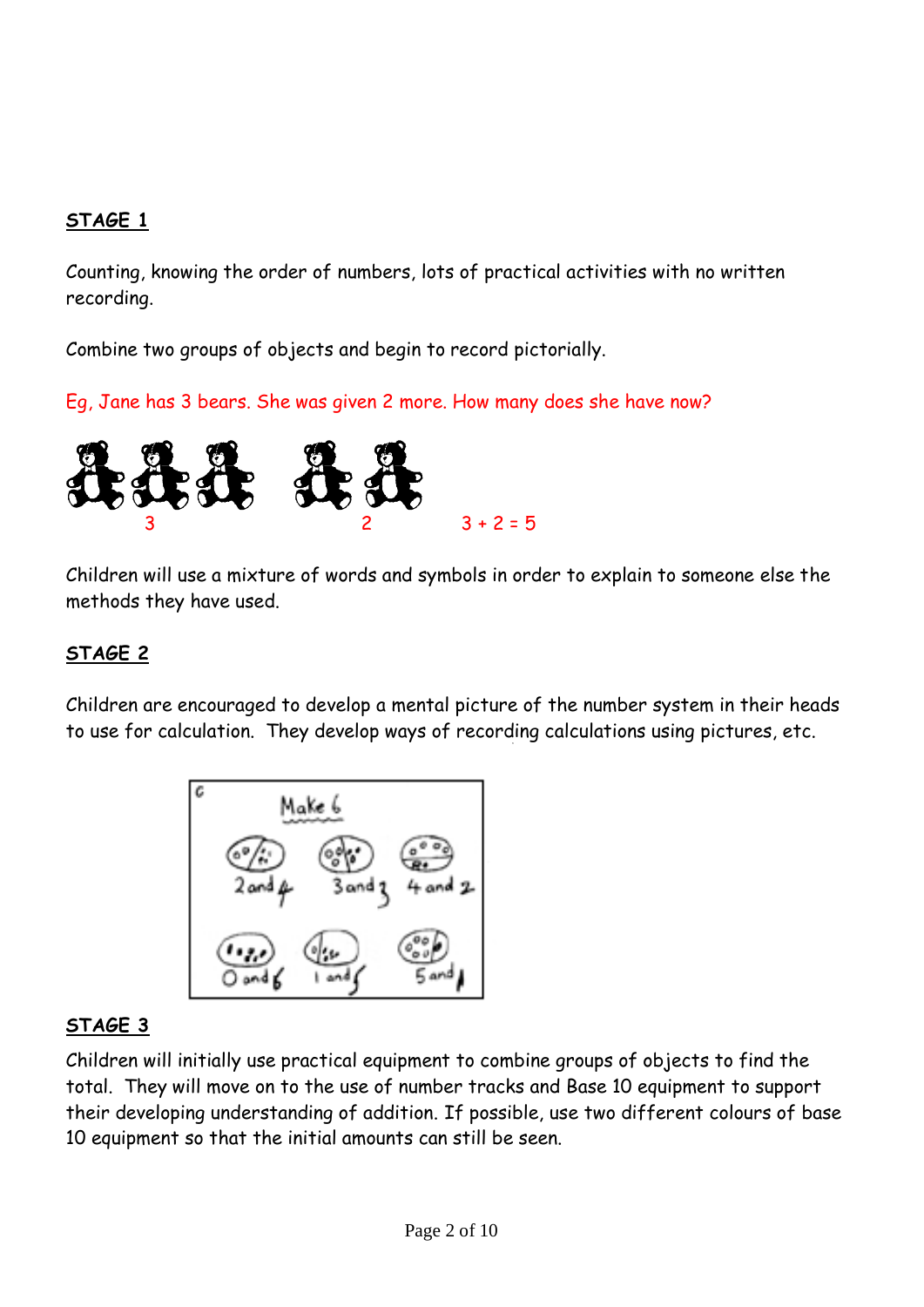

They use numbered number lines, and practical resources to support calculation and teachers demonstrate the use of the number line.



Children then begin to use numbered lines to support their own calculations using a numbered line to count on in ones.



Bead strings or bead bars can be used to illustrate addition including bridging through ten, e.g.  $8 + 5$  as  $8 + 2 = 10$ , then  $10 + 3 = 13$ . Cubes can also be used as an alternative.

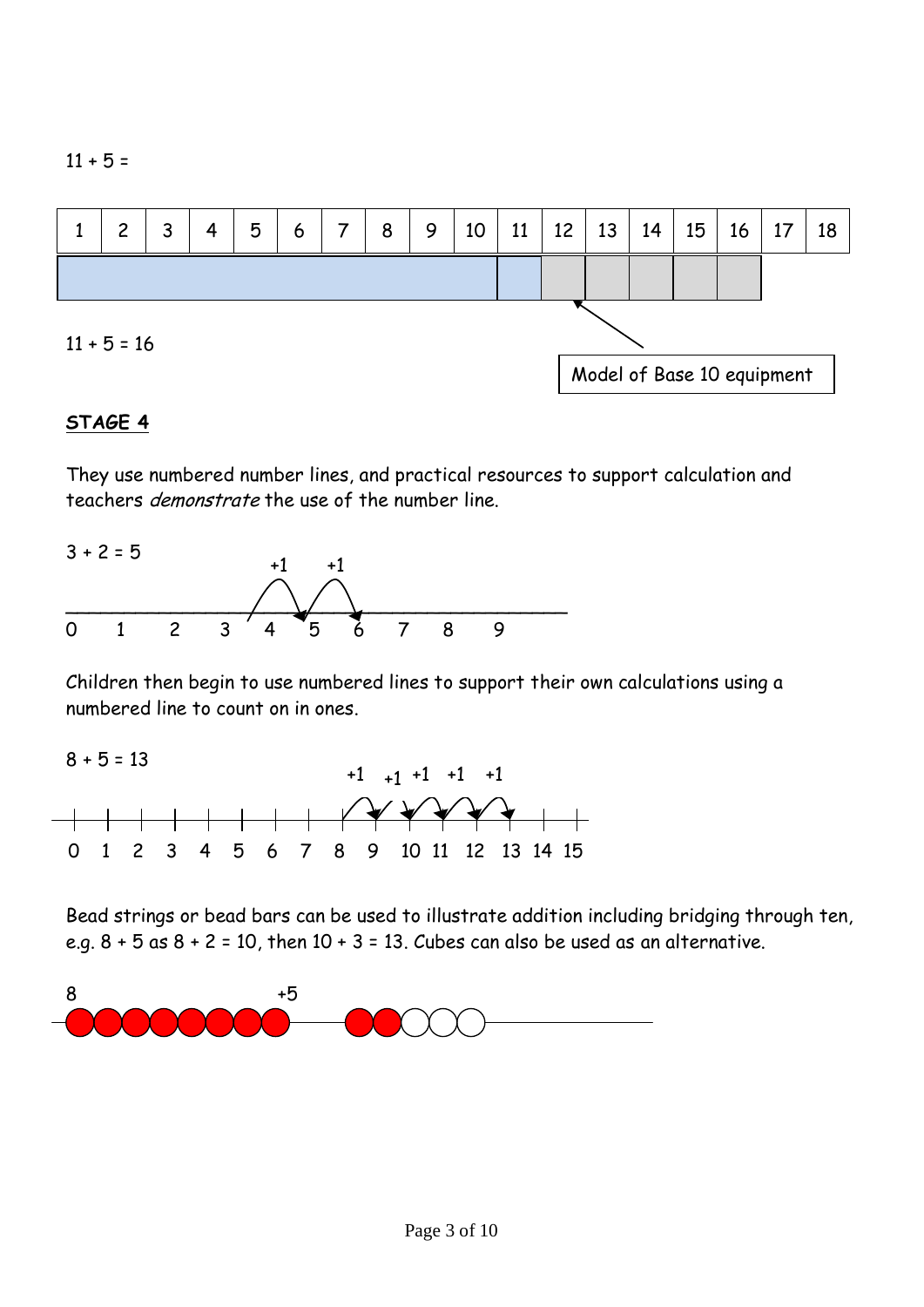Children will begin to use 'empty number lines' themselves starting with the larger number and counting on.

 $\checkmark$  First counting on in tens and ones.

 $34 + 23 = 57$ 



 $\checkmark$  Then helping children to become more efficient by adding the units in one jump (by using the known fact  $4 + 3 = 7$ ).

 $34 + 23 = 57$ 



Followed by adding the tens in one jump and the units in one jump.

34 + 23 = 57



 $\checkmark$  Bridging through ten can help children become more efficient.

 $37 + 15 = 52$ 

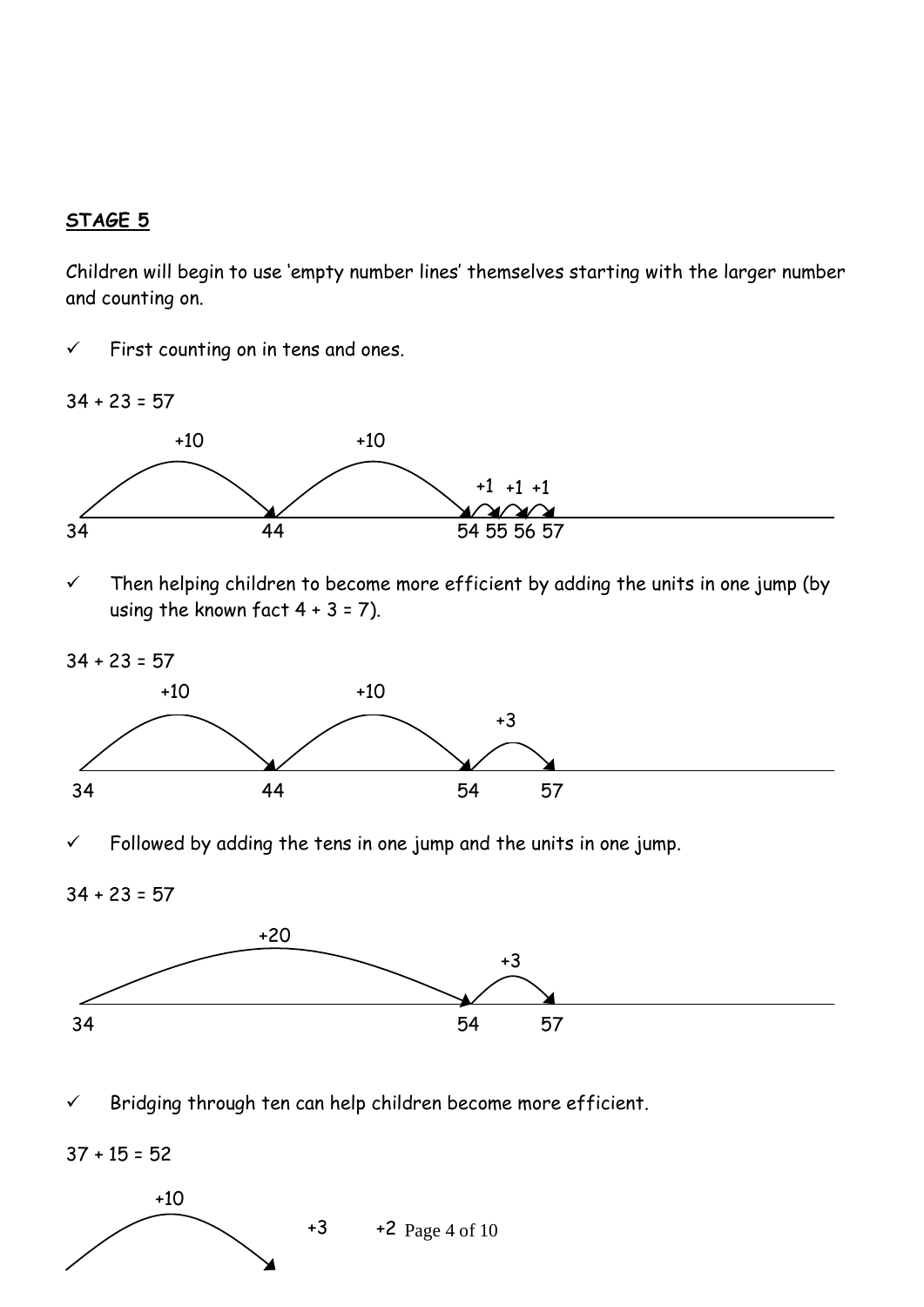

Children will continue to use empty number lines with increasingly large numbers, including compensation (rounding up and then adjusting) where appropriate.

 $\checkmark$  Count on from the largest number irrespective of the order of the calculation.

### $49+73 = 122$



Children will begin to use informal pencil and paper methods (jottings) to support, record and explain partial mental methods building on existing mental strategies.

## **STAGE 7**

Children will pick up the use of Base 10 equipment again to support their calculations. They will record the calculations using their own drawings of the Base 10 equipment (as lines for the 10 rods and dots for the unit blocks)

e.g.  $34 + 23 =$ 



They would add the units first and then the tens before combining them.

 Page 5 of 10 e.g. 28 + 36 =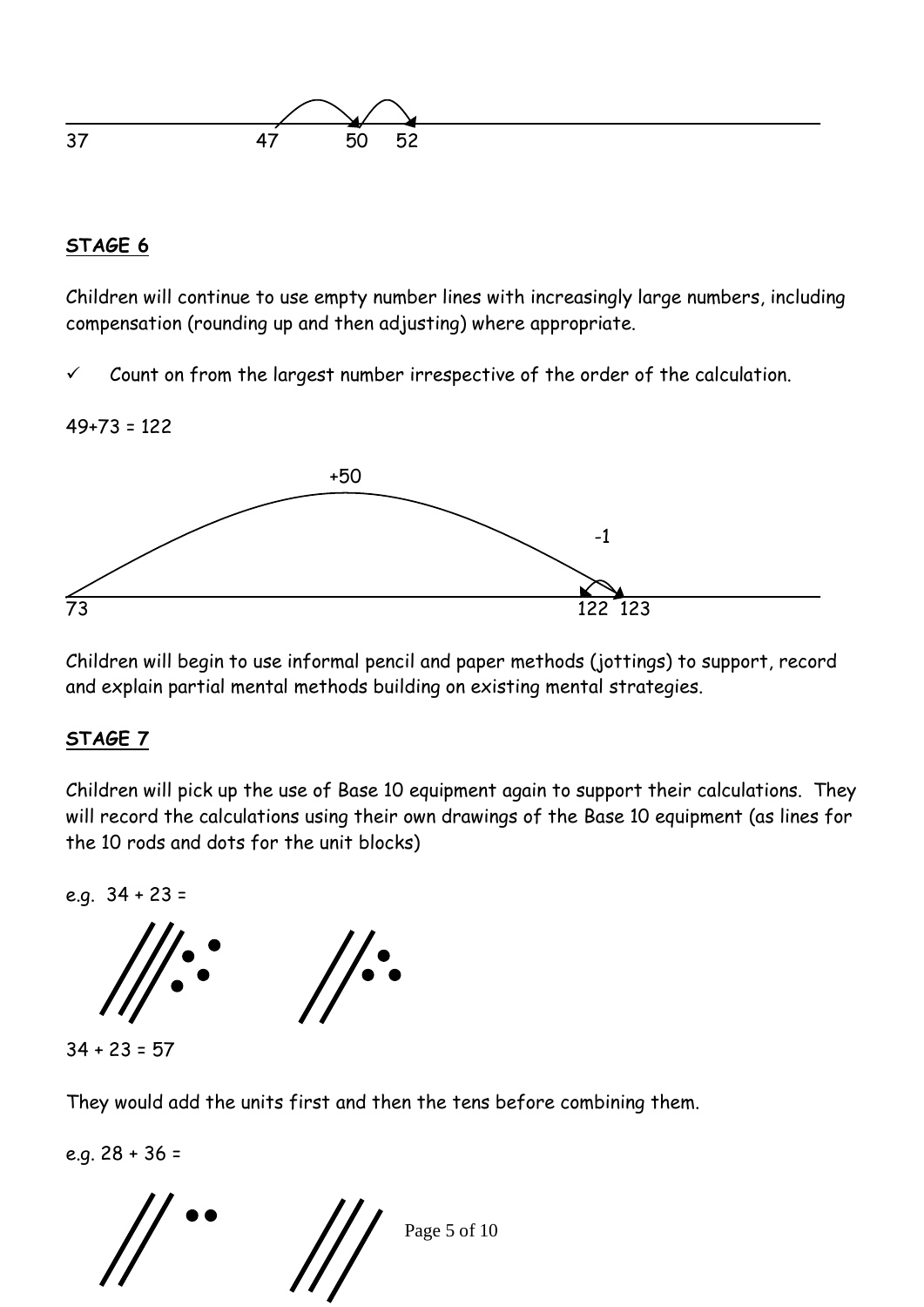

#### $28 + 36 = 64$

When the units total more than 10, children should be encouraged to exchange 10 ones for 1 ten. This is the start of children understanding 'carrying' in vertical addition. PUPILS SHOULD PLAY SOME EXHANGING GAMES, PRIOR TO THIS STAGE (See attached games).

### **STAGE 8**

The next stage is to record mental methods using partitioning. Add the tens and then the ones to form partial sums and then add these partial sums.

Partitioning both numbers into tens and ones mirrors the column method where ones are placed under ones and tens under tens. This also links to mental methods.

The next stage is to record mental methods using partitioning. Add the tens and then the ones to form partial sums and then add these partial sums.

Partitioning both numbers into tens and ones mirrors the column method where ones are placed under ones and tens under tens. This also links to mental methods.

Record steps in addition using partitioning:

 $47 + 76 = (47 + 70) + 6 = 117 + 6 = 123$ 

Or by partitioning into specific tens and units

 $47 + 76 = (40 + 70) + (7 + 6) = 110 + 13 = 123$ 

Partitioned numbers are then written under one another:

$$
47 = 40 + 7
$$
  
+76 
$$
70 + 6
$$
  

$$
110 + 13 = 123
$$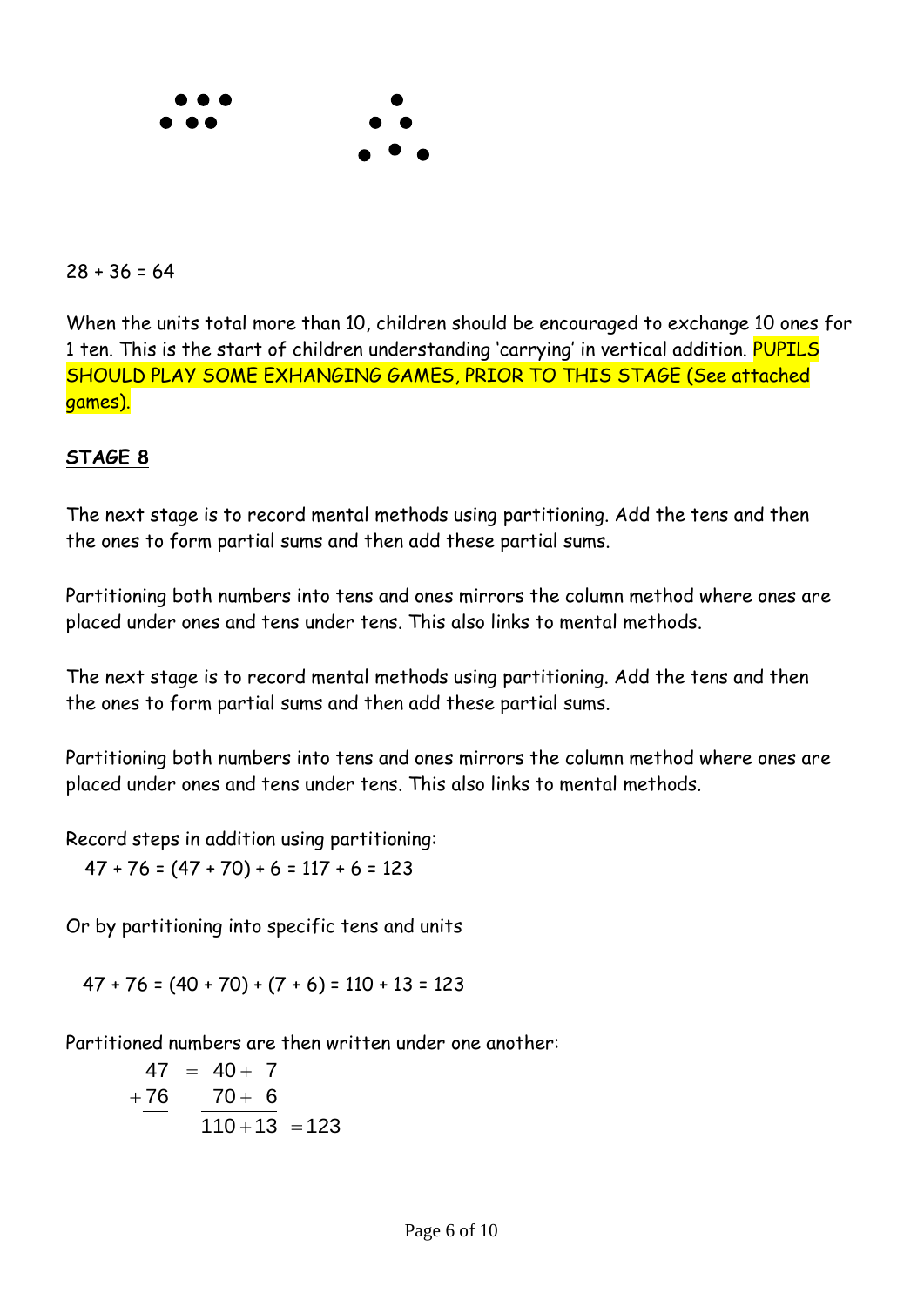During this stage, the pupils will experience carrying below the line.

It is more beneficial for children's understanding to go through the expanded methods of calculation (see below) as steps of development towards a formal written method. Children will build on their knowledge of using Base 10 equipment.

$$
67\n+ 24\n11 (7+4)\n\n80 (60 + 20)
$$

Children should add the least significant digits first (i.e. start with the units/ones),

They can use a place value grid to begin to set the calculation out vertically, using Base 10, and to support their knowledge of how units would transfer to tens. (as in Step 2 in the diagram

below). e.g. 65 + 27

Step 1



Step 2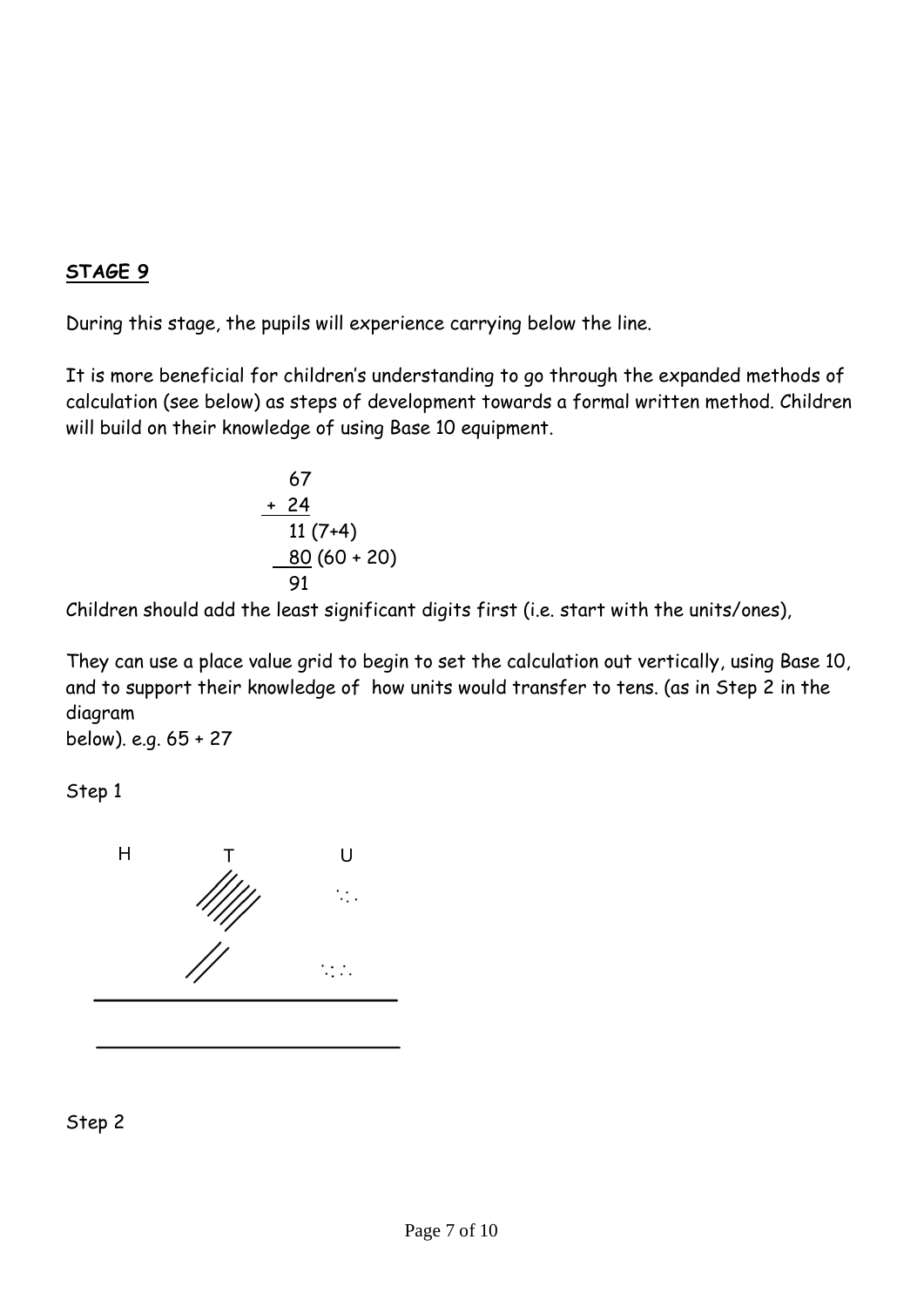

 $\cdot$  .

During this stage the pupils are taught the formal written method of column addition. Base 10 may still need to be used alongside this method to help children understand the underlying concepts.

| 783        | 367        | 321            |
|------------|------------|----------------|
| $+ 42$     | $+ 85$     | $+$ $\sqrt{ }$ |
| <u>825</u> | <u>452</u> | <u>+ 48</u>    |
|            |            | 376            |

 £3.48 + £0.78 £4.26 1 1

Using similar methods, children will:

- add several numbers with different numbers of digits;
- begin to add two or more three-digit sums of money, with or without adjustment from the pence to the pounds;
- know that the decimal points should line up under each other, particularly when adding mixed amounts, e.g. £3.59 + 78p.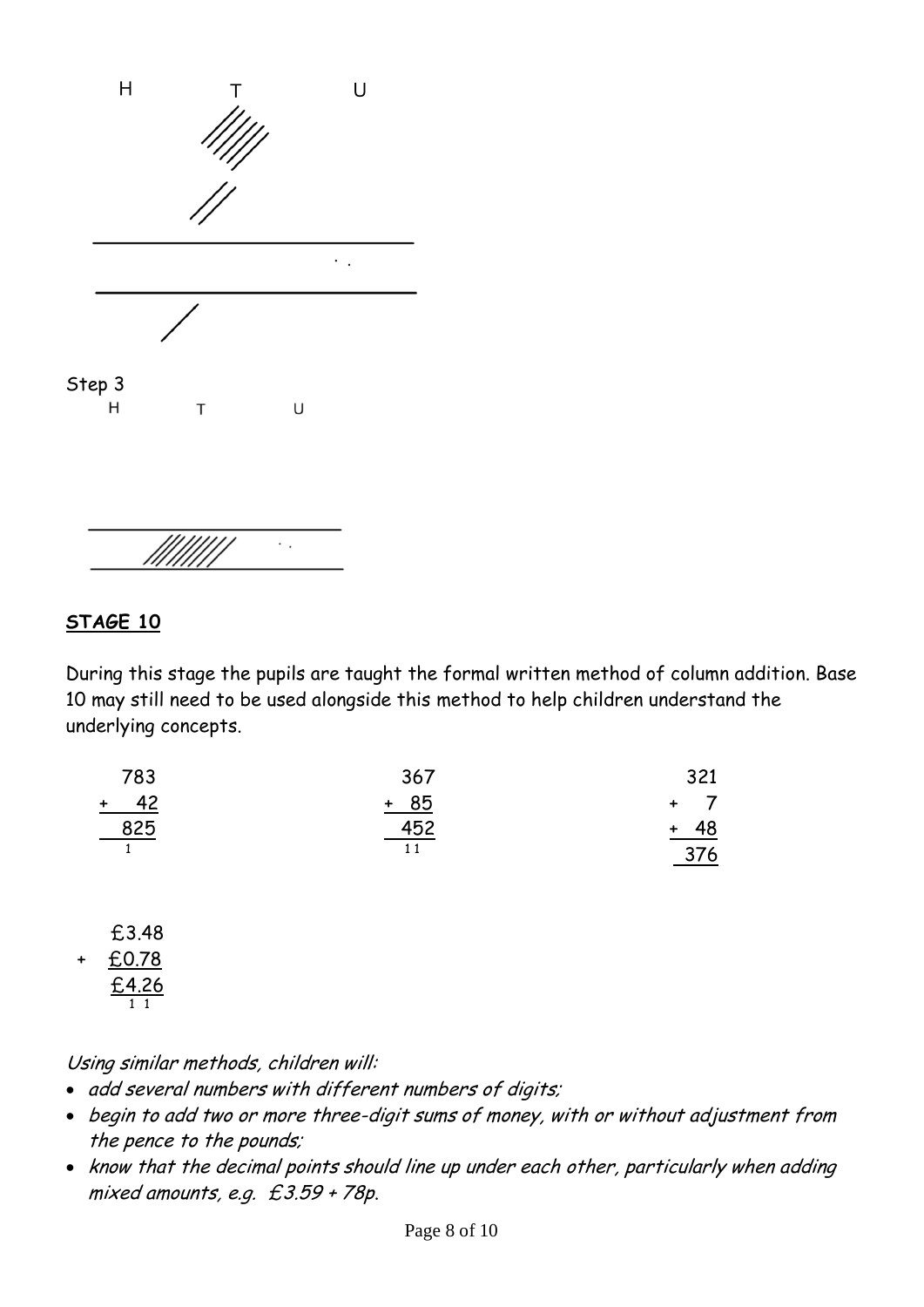Children should extend the carrying method to numbers with at least four digits.

| 587               | 3587          |
|-------------------|---------------|
| + 475             | 675<br>+      |
| 1062<br>$1\quad1$ | 4262<br>1 1 1 |
|                   |               |
|                   |               |
|                   |               |
| 3121              | 3.20          |
| 37<br>+           | $+ 2.88$      |
| + 148             | 6.08          |
| 3306              | 1             |
| 1<br>1            |               |

Using similar methods, children will:

- add several numbers with different numbers of digits;
- begin to add two or more decimal fractions with up to three digits and the same number of decimal places;
- know that decimal points should line up under each other, particularly when adding or subtracting mixed amounts, e.g. 3.2 m + 280 cm.

## **STAGE 12**

Children should extend the carrying method to number with any number of digits.

| 7648              | 6584     | 42       |
|-------------------|----------|----------|
| 1486<br>$\ddot{}$ | $+ 5848$ | 6432     |
| 9134              | 12432    | 786      |
| 111               | 1 1 1    | 3        |
|                   |          | $+ 4681$ |
|                   |          | 11944    |
|                   |          | 121      |
| 401.20            |          |          |

 + 26.85 + 0.71 428.76 1

Using similar methods, children will

- add several numbers with different numbers of digits;
- begin to add two or more decimal fractions with up to four digits and either one or two decimal places;